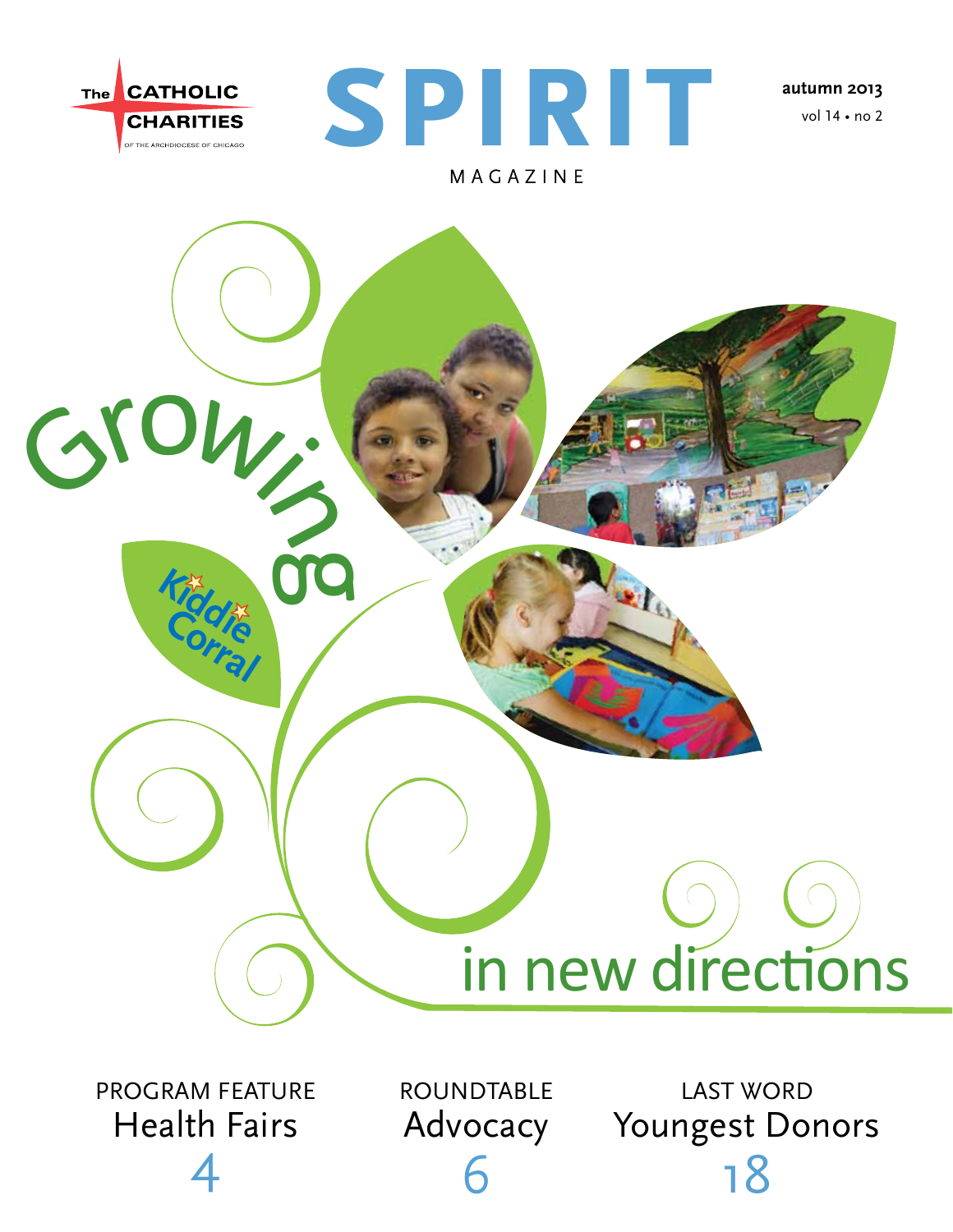#### SPIRIT magazine

**autumn 2013 vol 14, no 2**

#### **editor Sheila Black Haennicke**

**writers Communications Department Development Department Service Areas Government Relations**

**photos Catholic Charities Communication and Program Archives**

**art design Kathleen Gabriel**

#### **The**

## **CATHOLIC**

#### **spirit magazine**

**Catholic Charities of the Archdiocese of Chicago 721 North LaSalle Street Chicago, Illinois 60654**

**Spirit Magazine is published by Catholic Charities of the Archdiocese of Chicago for its friends, clients and benefactors.**

**Spirit Magazine Editors and Staff: Phone (312) 655-7010 Fax: (312) 930-0425**

**Postage paid in Chicago, IL 60654 Postmaster: Send change of address to: Spirit Magazine 721 North LaSalle Street Chicago, Illinois 60654**

**www.catholiccharities.net/spirit**

## autumn 2013

**COVER STORY**

#### **Kiddie Corrals Provide Safe Space for Children to Play While Parents Shop at WIC Centers**



One of the defining characteristics of Catholic Charities programs is how they maximize "bang for buck" by connecting more than one service together to meet clients' needs. Our Episodic Daycare Services, or "Kiddie Corrals" at 15 of our 16 Women, Infants and Children (WIC) Food and Nutrition Centers, are one

example. These safe, welcoming and lively play spaces ensure that children ages birth to five who accompany their parents to our WIC centers receive quality child care from trained caregivers.

In the Summer of 2012, all of our Kiddie Corrals received major renovations and repairs. Old carpets were removed, new flooring was installed, fresh murals were painted and new equipment, furnishings and toys were purchased. The changes resulted in an increase of children using the daycare program; in FY2013 over 132,000 children were cared for in our WIC centers.

In addition, through the Reading for Kids program, our Kiddie Corrals received nearly 11,000 volunteer hours primarily from high school students who came to the centers after school to read to the children. In return, the high school students received community service hours required for high school graduation.

All in all, our Kiddie Corrals "round up" a number of benefits for parents, children, and students.

3 **monsignor boland** Always Growing at Catholic Charities

4 **feature** Health Fairs

6 **roundtable** Advocacy Discussion

8 **program news** New Expanded Efforts



15 **events**

18 **the last word** Marcus Casula and Friends



**twitter.com/ccofchicago facebook.com/ccofchicago**

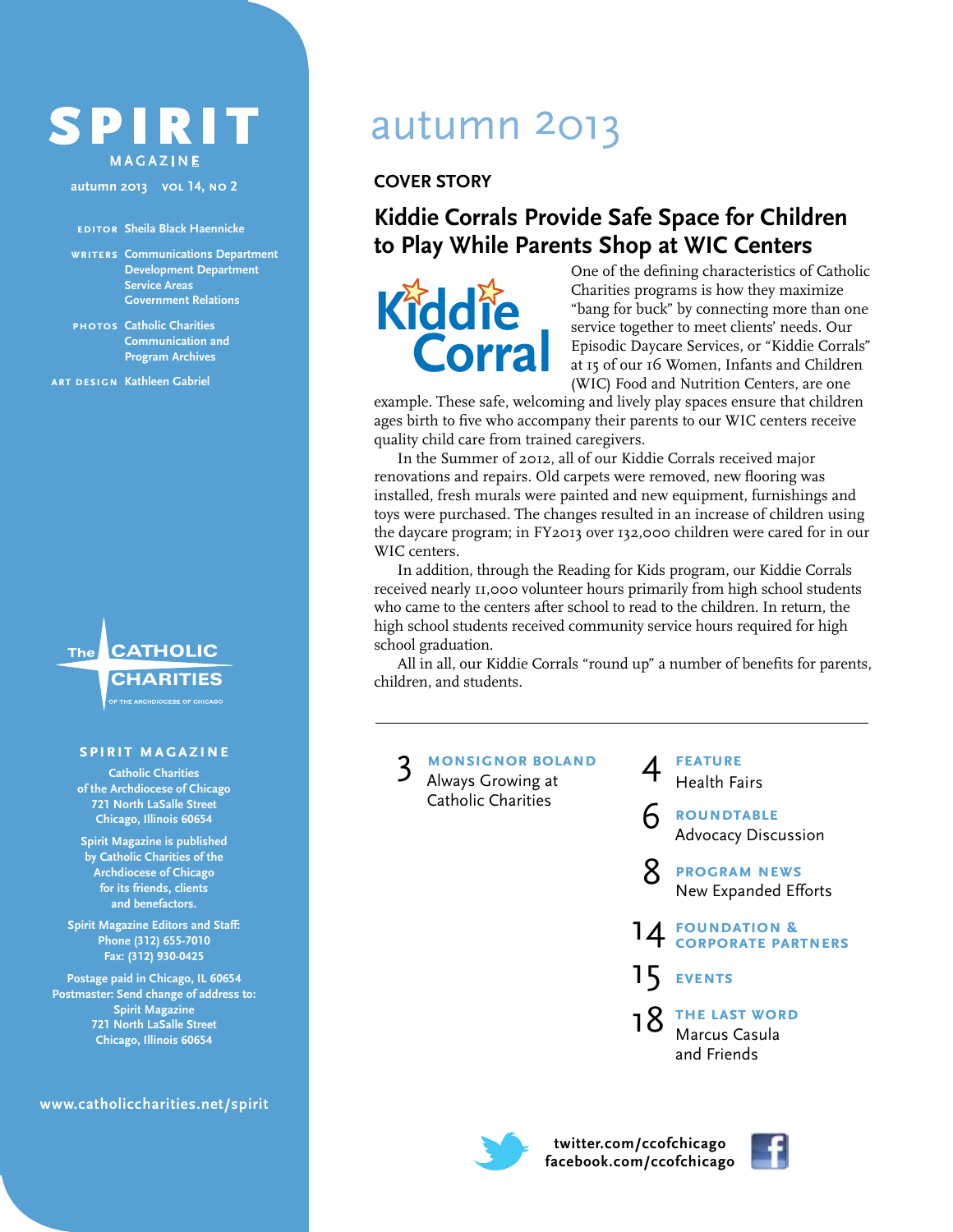## *Always Growing at Catholic Charities*

Rev. Monsignor Michael M. Boland, President

Especially in the summer, it seems our programs literally bloom with activity. This issue of *Spirit Magazine* focuses on areas of growth across Catholic Charities—from each of our service areas to donations to volunteer activities—including a very special donation from a compassionate group of children that you can read about on page 18.

*"I am the vine, you are the branches. Whoever remains in me and I in him will bear much fruit, because without me you can do nothing." (John* 15:5)

Children are a primary focus of our work at Catholic Charities. We continually strive to increase and improve our services to children and their families by identifying unmet needs and putting in place "best practice" programming. On page 9 you will read about our brand-new Youth Mentoring Program in Lake County that pairs trained, carefullyscreened adults with youth who need positive role models.

On pages 10 and 11 discover our expanding programs in our Community Development and Outreach Service area: summer food service and summer youth employment, which incorporate educational components along with tangible assistance in the form of meals and wages.

Vulnerable adults are also benefiting from growth in our programs. Starting July 1, Catholic Charities expanded its Elder Abuse Investigation services into Adult Protective Services, which helps any adult over the age of 18 at risk of abuse, neglect, or exploitation due to special needs.



More seniors will enjoy safe, affordable and welcoming housing in disadvantaged communities thanks to our newest senior apartment buildings, All Saints Residence, which was dedicated in May, and Porta Coeli (Gate of Heaven) Residence which we began construction on this summer.

Generous support from foundations, donors and volunteers ensures our programs continue to grow in type, scope, and quality. You will read examples of these "growth engines" as well.

All who want to help us further our mission of charity in a troubled world are welcome in our work. There is a scripture verse that invokes, for me, the image of Catholic Charities as an inclusive, thriving force for good:

*"I am the vine, you are the branches. Whoever remains in me and I in him will bear much fruit, because without me you can do nothing."* (John 15:5).

Thank you for helping us branch out in new directions and "bear fruit" in new ways.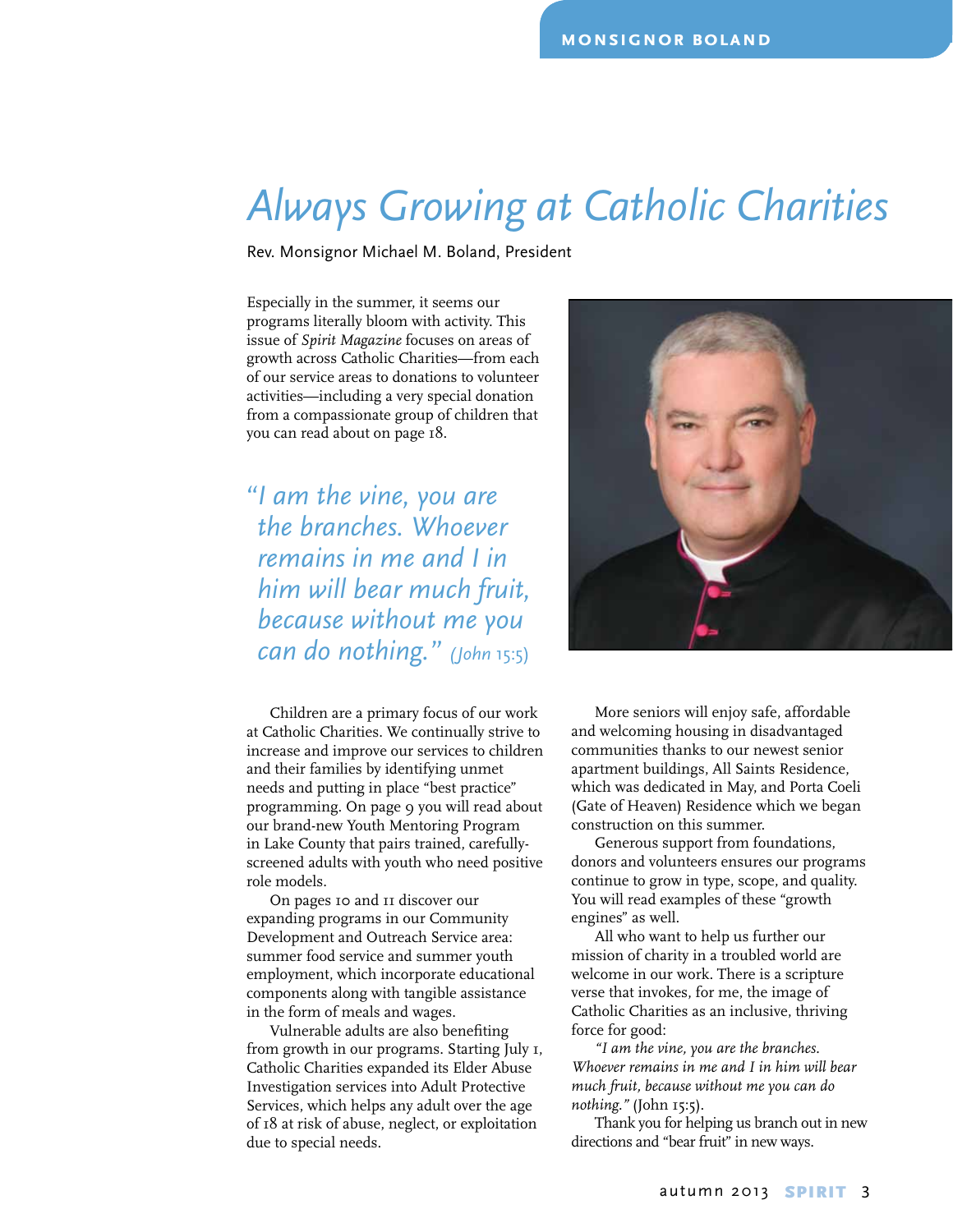#### **health fairs**





## **Catholic Charities Health Fairs Continue to Grow**

In 2002 Catholic Charities began to see a tremendous increase in people coming to us with unmet medical needs. Monsignor Michael Boland responded with immediacy, calling together 25 board members and leaders in the medical field to form a medical council. This council's dedication to those we serve was the inception of our Health Fair outreach. We began our work of bringing basic medical screenings to those most in need at St. Blase Parish in suburban Summit, where we held the first of four health fairs that year.

As our client population grew, along with unmet medical needs, we responded by expanding our services in Cook County. We now provide six health fairs each summer in Chicago and its suburbs. More than 73% of the people we serve are Hispanic and 100% of the people who provide medical services during our health fairs are volunteers.

Parish support is critical to the success of our health fairs. For example, Our Lady of Lourdes Parish hosted our first health fair this season on Chicago's North Side. Eight parishes collaborated with Catholic Charities to plan and run this event. We were joined in our mission by 57 medical professionals and 97 non-medical volunteers as we provided immunizations medical and dental exams for children and screenings for adults, along with screenings for glucose, cholesterol, vision, glaucoma, hearing, lead, bone density, memory, balance, and podiatric health. Two weeks later, we held our first health fair on the southeast side of Chicago at St. Francis DeSales High School. Four other fairs followed; two on Chicago's South Side, and two in suburbs: South Holland and Cicero. From four health fairs in 2002, we now provide six health

Attendance continues to grow at our

health fairs. Our agency's commitment to serve those in need and the dedication of numerous volunteers allowed us to meet the medical needs of approximately 1200 people this summer.







Above: photos from health fairs at Our Lady of Lourdes and St. Gall this summer.

# Health Fairs





fairs each summer

in Chicago and its

suburbs, serving

approximately 1,200 people!

> A total of 299 licensed medical professionals joined us this summer to provide free health service to those in need.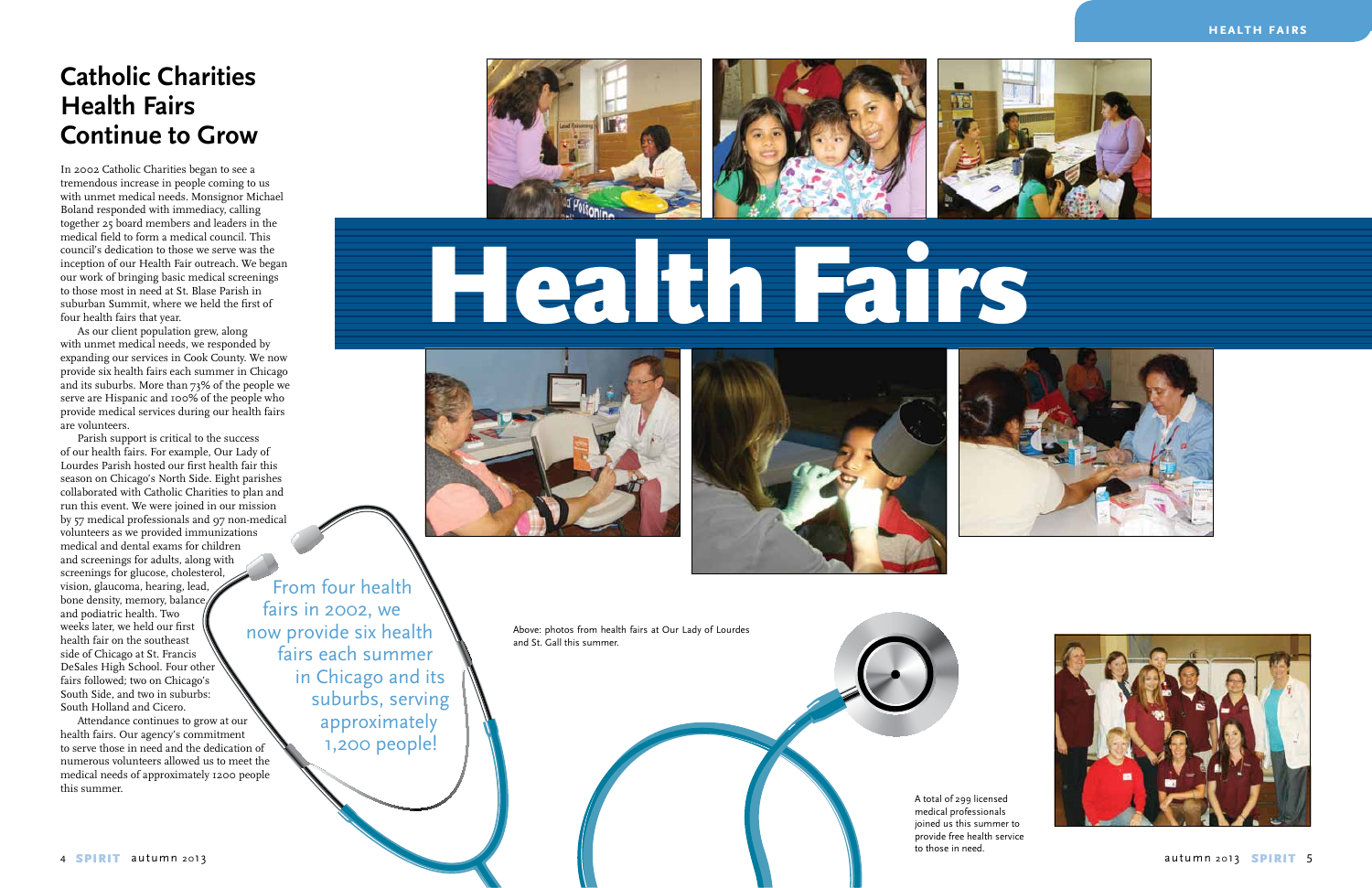## roundts discussion

#### **Advocacy: Speaking for the Vulnerable**

By Stephanie Johnson, *Director of Government Relations*



Eileen Higgins *Vice President of Housing Services* 



#### Laura R. Rios *Vice President of Child, Youth and Family Services*



#### Angel **GUTIERREZ**

*Vice President of Community Development and Outreach Services*

Poverty across the world has always been a threat to human life, but today, in our country, the threat is qualitatively different. No longer do we live in an age where lack of knowledge, technology, infrastructure, or resources are the barriers to overcoming poverty. Rather, poverty in our society today presents a range of moral issues.

As a society of knowledge, technology, infrastructure and resources, we are morally obligated to dedicate ourselves to overcoming poverty. From any standpoint theological, economic, or moral—this threat to the common good requires our attention and our action.

Catholic Charities' delivery of services is based on a system of values derived from Catholic social teaching. As the social services arm of the Catholic Church, Catholic Charities actively promotes and works diligently to nurture a culture of life in society. In our role as a voice for those who have no voice, we speak for the vulnerable, the weak, and the hopeless. We speak for those whom we serve.

One of the ways in which we fulfill this part of our Mission is through advocacy among many groups, including legislators and other public officials. Whether they are members of the local town council, or are our federal congressmen and women, we reach out to officials who have been elected to serve us and our clients, and who make decisions that affect us and our clients, to advocate on behalf of their needs so that we might increase awareness of the suffering of those facing poverty, and our responsibility to help alleviate that suffering.

This issue's "Roundtable" brings together three Vice Presidents whose service areas have been particularly active in advocacy this year.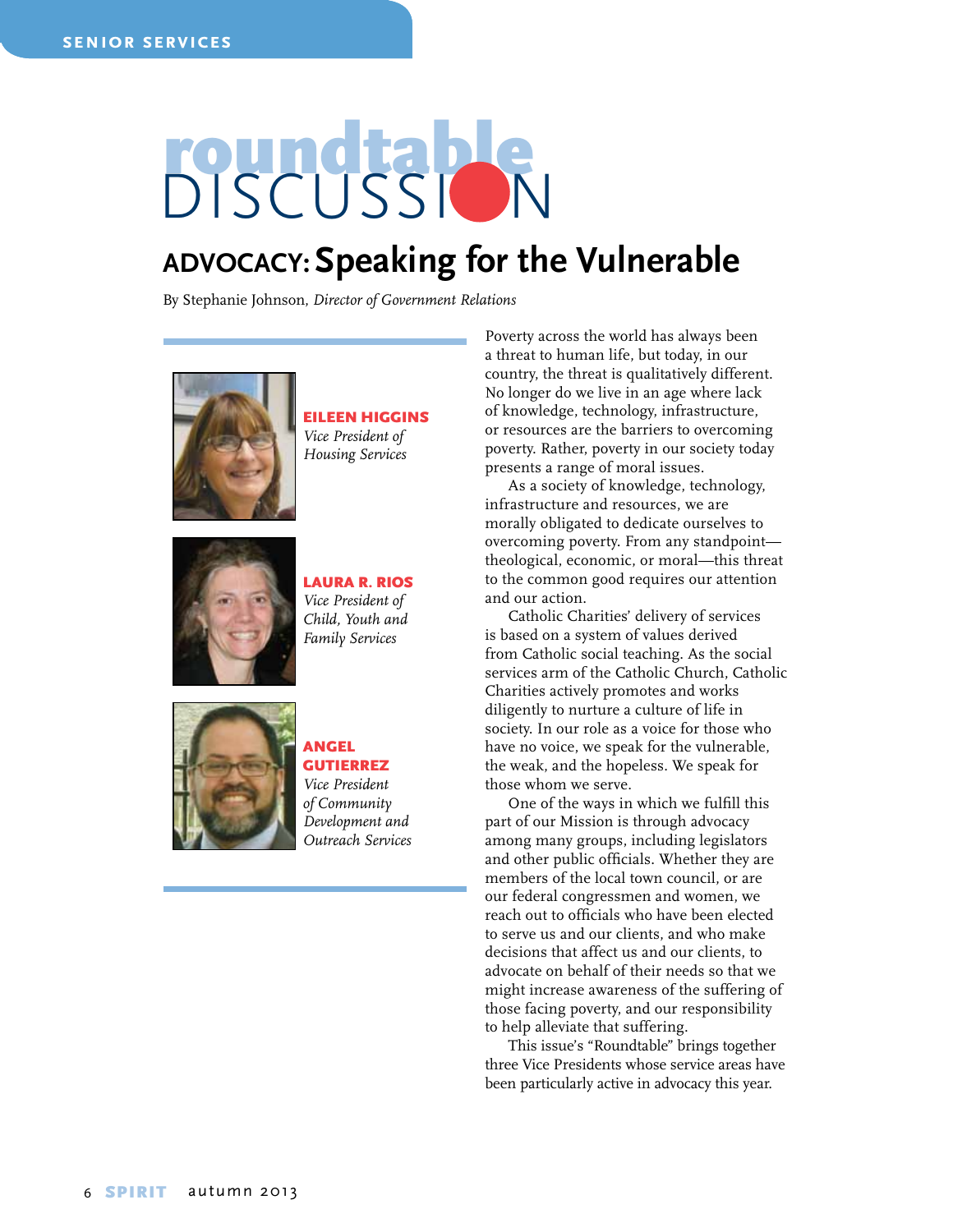#### **Why is Advocacy on behalf of the people we serve, being a voice for those who have no voice, such an important part of your work?**

**EILEEN HIGGINS:** Our service area relies a great deal on the efforts of advocacy. It is very common to have issues of funding for supportive housing, veteran housing and senior housing being brought for legislative action.

ANGEL GUTIERREZ: The Gospel tells us that we have to be the voice for the voiceless, the poor, the oppressed and the marginalized. This is one of the reasons why I do what I do. As an organization, our mission is to help those in need regardless of their background. This approach allows us to have a broader impact on communities and leads to self-sufficiency, empowerment, and improved neighborhoods.

LAURA RIOS: We often learn of particular pieces of legislation, or budgetary issues that may affect our services for good or bad, and we engage in advocacy. Many of the families we serve are struggling every day with issues entrenched in poverty—and do not have the knowledge, ability, energy, time, or wherewithal to advocate for themselves. Also, the children we serve need the adults that surround them to be their voice as they do not vote, work, hold office or have input into policies, programs or practices that impact their futures. They are dependent upon us to advocate for their interests.

#### **What are some of the issues that you have brought to the attention of legislators and public officials in the past year? What effect do you feel this has had?**

**EILEEN HIGGINS:** Our advocacy efforts include faceto-face meetings between legislators and our Catholic Charities board members, local advocacy groups and on the national level, the National Alliance to End Homelessness. Our efforts have been successful with:

- •  Maintaining Homelessness Prevention funding
- •  Maintaining state funding for permanent supportive housing and emergency housing
- •  Impacting decisions at the federal level to maintain funding for supportive housing

ANGEL GUTIERREZ: A lot of the work that I do focuses on both federal and state level legislation. One example of things that we worked on this year at the federal level is working with other hunger advocates on the reauthorization of "the Farm Bill," also known as

HR 1947. Another example is working with the USDA on using current regulatory rules to create additional flexibility in program planning around a violence prevention demonstration project. On the state level, we defeated the proposed House Bill 29 that would have altered the WIC Food and Nutrition Programs current operating model.

**LAURA RIOS:** I do believe that our involvement as a collective force/voice with other advocacy efforts relevant to our services has successfully carried important messages that have been heard. This year many of our programs received level funding, as opposed to cuts as in previous years. We also worked to inform legislators about the hardship that increasing childcare co-pays for working poor families creates and were told by the state that parent co-pays for childcare will begin to go down in January. Chicago and Illinois continue to move in a direction that supports early childhood education, which has been the area most in need of advocacy the past few years and directly relates to not just our center-based Early Childhood Education programs, but also our home-visiting programs for pregnant and parenting teens.

#### **What do you hear from legislators about the work that Catholic Charities does?**

**EILEEN HIGGINS:** Legislators show great interest in the efforts of our Board Members who are their constituents. This past year, both in Springfield and Washington, D.C. legislators have great difficulty prioritizing the many needs.

The need to pursue these meetings is even more important as we influence, to the best of our ability, sound judgment by legislators on our critical housing needs. Silence on our part would be devastating to the cause of ending homelessness or increasing housing assistance.

ANGEL GUTIERREZ: I think legislators are always impressed with the breadth of services that we provide to clients and/or their constituents and how we work to address multiple issues. The one constant that I always hear from legislators is "I did not realize that Catholic Charities provided that service or that this facility offered all these services to the community."

**LAURA RIOS:** My understanding is that legislators are aware of how well we do when we provide services, and are very appreciative of the lengths to which we go to help our clients, their constituents. They recognize the quality of our work. I think this is one of the reasons legislators hear us when we bring something to their attention through advocacy.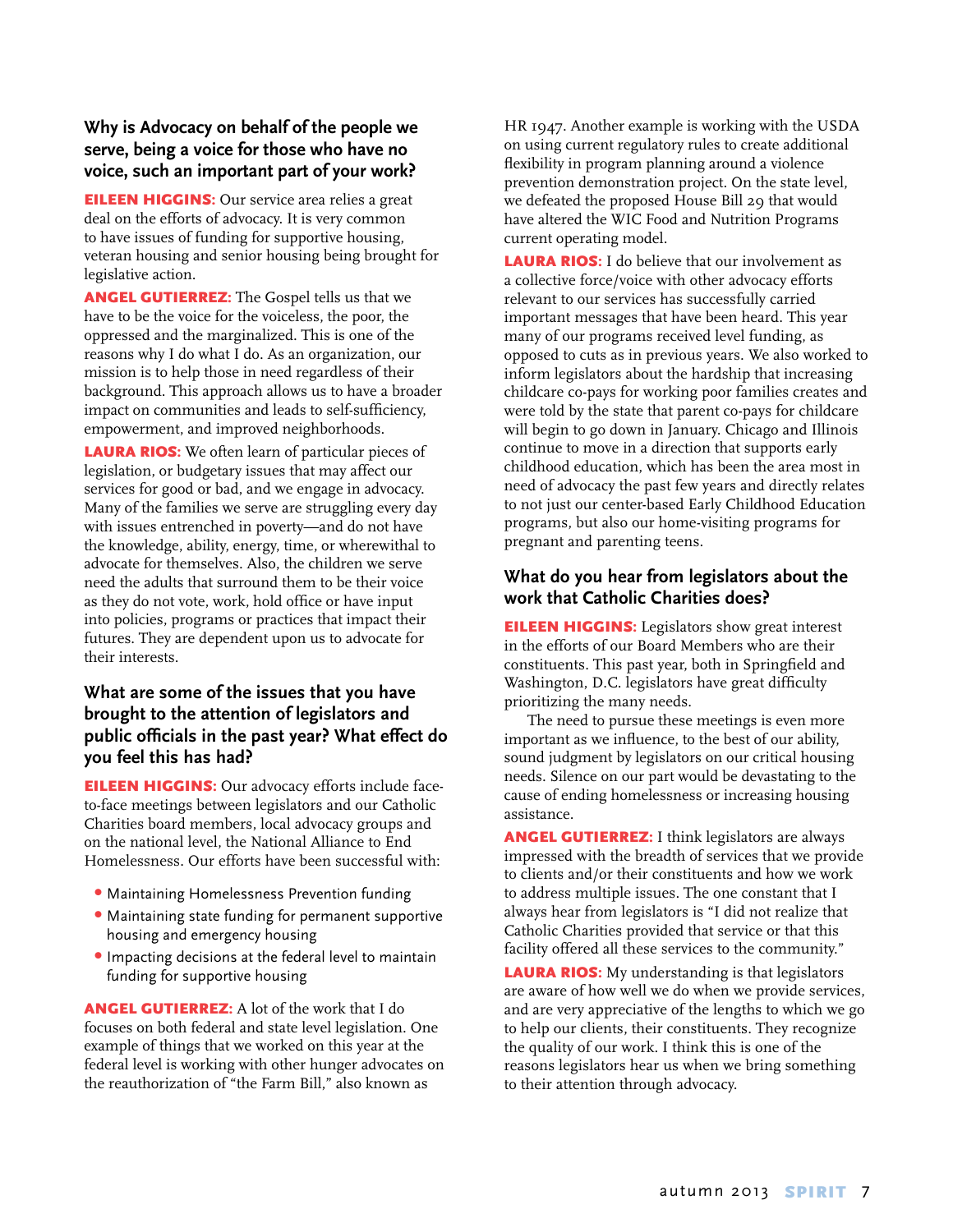#### **family and parish support services**

## **Using Technology to Expand Outreach to the Homeless**



Catholic Charities Call Center will serve people through the Central Referral System.

Catholic Charities is a leader in working with the homeless. From evening suppers that offer food and fellowship, to safe and welcoming shelters, to transitional housing that leads to self-sufficiency, we strive to offer creative and effective programming to a hardto-serve population.

Through a \$162,000 grant from the US Dept. of Housing and Urban Development (HUD) to our Homelessness Prevention Call Center (HPCC), Catholic Charities will now be able to connect homeless individuals and families to available housing resources across Chicago.

The Central Referral System (CRS) will manage referrals through a secure data system that has the potential to register 5,000 vulnerable clients in the first year. The system will be easily accessible. Through the web-based system (www. ChicagoCRS.org), clients follow self-directed prompts to register. Alternatively, the client may visit their regular service-provider (such as Catholic Charities) or contact a CRS representative via telephone. The system is also available in multiple languages. Clients will be asked to provide multiple points of contact—people they see or places that they frequent, like our evening suppers—as well

as cell phone numbers or email addresses so that when housing assistance becomes available they can be reached. Community outreach teams will also be deployed to find hard-to-serve clients. For example, if a client lists their place of residence as Lower Wacker Drive, a popular place for homeless people to sleep, team members will go there to find the client.

As managing entity, Catholic Charities will coordinate the housing provider referrals through this same system. An estimated 500+ permanent supportive housing placements will be made through the Central Referral System in the first year. The new referral system is unique in how it determines which clients will be contacted first when housing is available. Members of the homeless population who are considered medically vulnerable and face an increased risk of mortality if homelessness persists are easily identified via the Central Referral System.

"The whole point is that this isn't a list," says Noreen Russo, Program Director. "On most wait lists, you are given a spot when you apply and stay there until your number is called. In the CRS system, clients are ranked based on their vulnerability, not when they signed up. So when housing assistance opens up and they are a fit, they will be contacted. It reminds me of the scripture passage about 'the least shall be first.'"

Catholic Charities was awarded the grant because we not only have experience with reaching the hard-to-serve clients, preventing homelessness, and creating housing solutions, but we also understand the technology needed to operate and integrate a complex client information system, and collaborate efficiently with other Chicagoarea homeless service providers.

Since 2007, our HPCC has responded to over 435,000 calls providing eligibility screenings, referrals for financial assistance, and other resources that touch all populations, ages, and communities.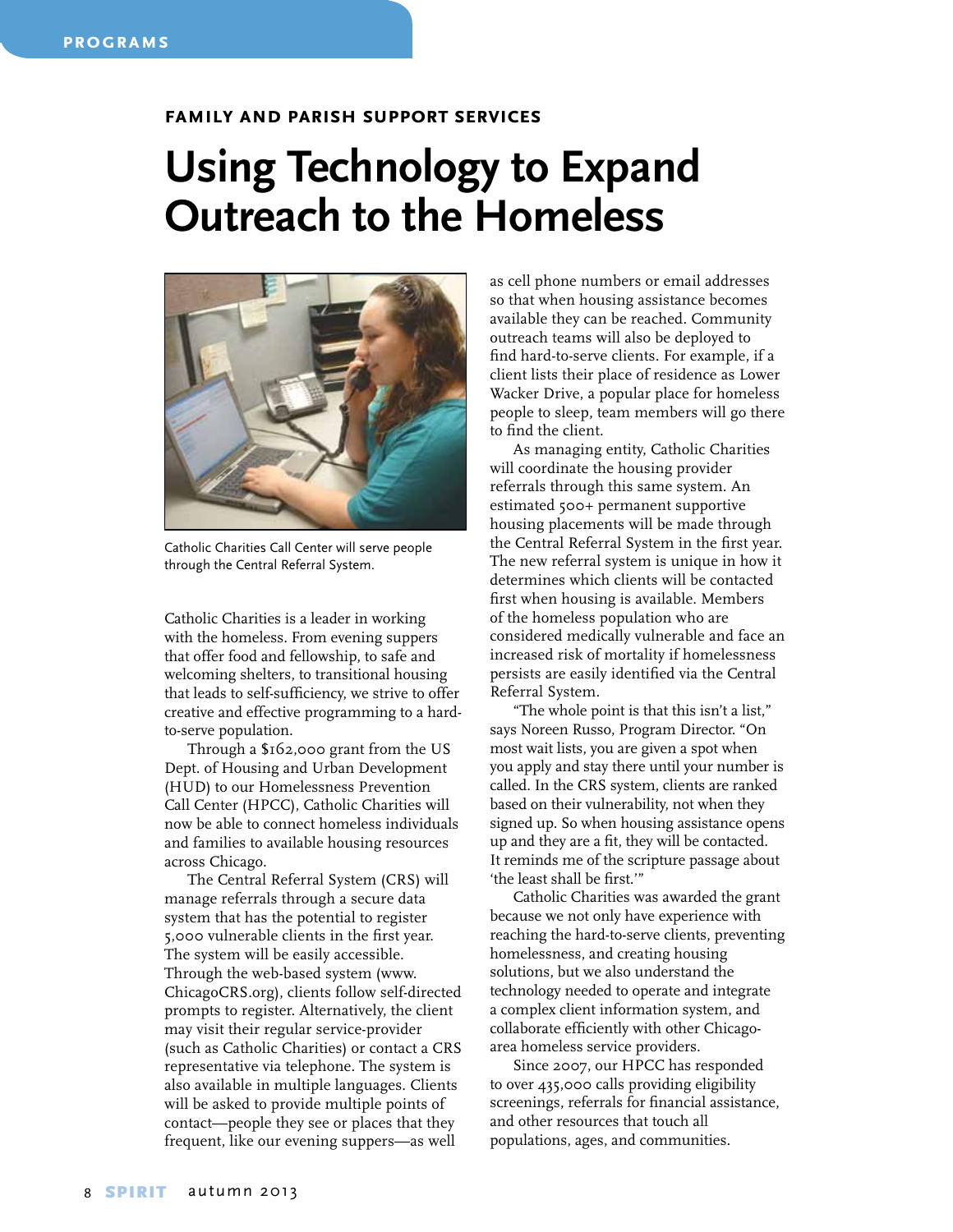#### **child, youth and family services**

## **Youth Mentorship Program Provides the Support Kids Need**

Today's youth face a variety of challenges and need the help of caring adults to make the right decisions. Mentors can offer guidance and support to help kids stay in school, build confidence, and avoid drug use or violent situations. Catholic Charities in Lake County is excited to announce its new Youth Mentoring Program that will pair adult volunteers with children ages nine to 12.

"We know that mentoring works. Kids who have a mentor are more likely to do well in school, avoid harmful behaviors, and have positive attitudes towards their peers and their parents."

Sarah Loffman

As the result of a new grant from the Office of Juvenile Justice and Delinquency Prevention, Catholic Charities will recruit, train and support adult mentors as they form caring relationships with youth in Lake County. Studies show that volunteering just a few hours a month as a mentor can have a lifelong impact on a young person. Mentors and mentees will spend quality time together each week engaging in fun, low-cost or free activities and going on outings.

Sarah Loffman, Special Projects Coordinator, is overseeing the Youth



(left to right) Sarah Loffman, Special Projects Coordinator; Laurel Wimpffen, Lake County Volunteer Coordinator; Kelsey Weeks, Mentor

Mentorship Program, "We know that mentoring works. Kids who have a mentor are more likely to do well in school, avoid harmful behaviors, and have positive attitudes towards their peers and their parents. It's also a powerful experience for adult volunteers, who consistently report that they get just as much out of the program as the mentee," she says.

Mentors must be at least 21 years old and able to commit to a minimum of a one-year relationship with their mentee, meeting one to two hours per week. All applicants will be thoroughly screened and trained. Outings can happen during the week or on the weekend. Mentors will receive ongoing guidance and support, and will be encouraged to network with other mentors.

#### *Interested in becoming a mentor?*

**For more information, please contact: Sarah Loffman at (312) 655-7081 or sloffman@catholiccharities.net**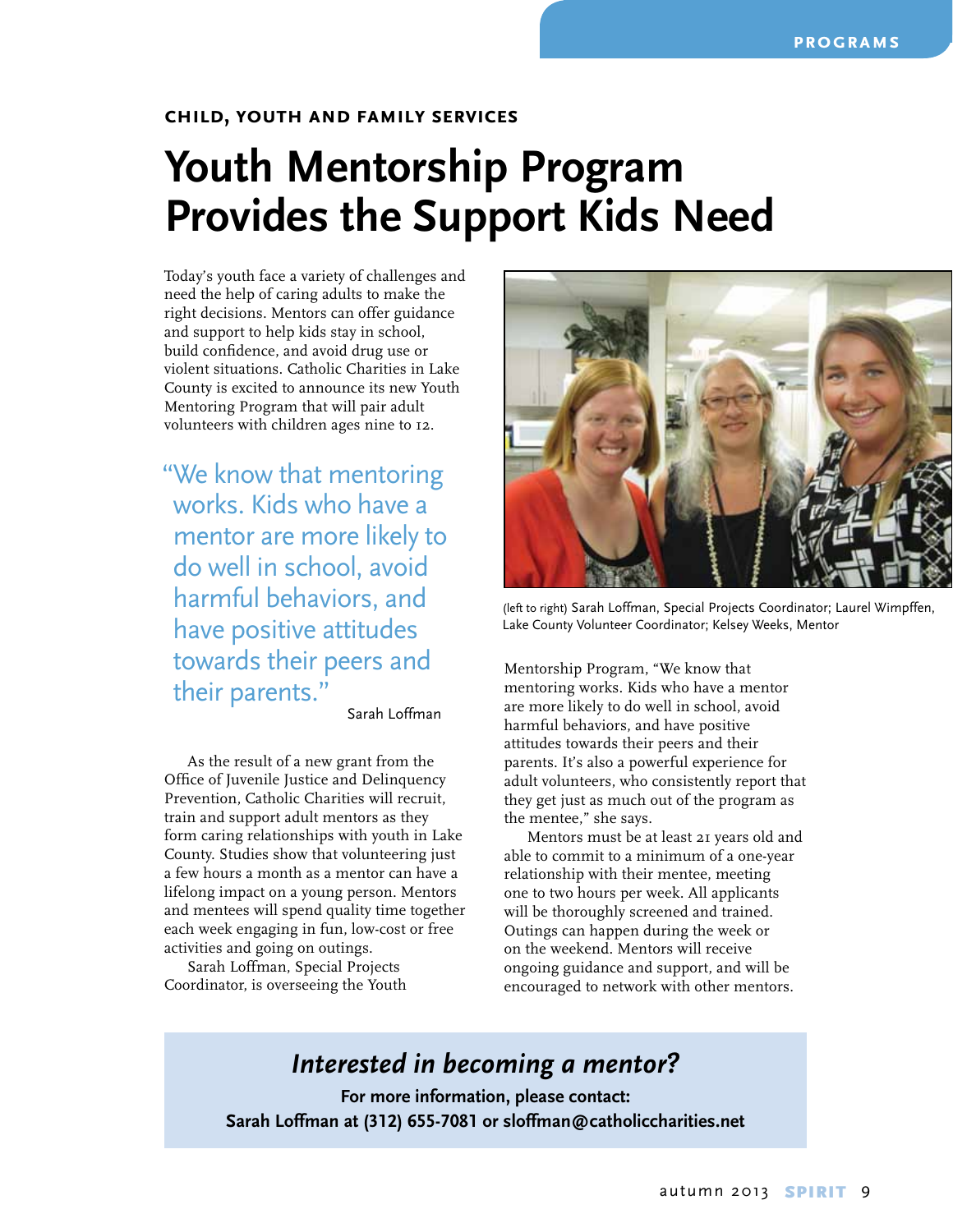#### **community development and outreach services**

## **Youth Employment Program Assists in Achieving Self-Sufficiency**



A youth worker at a nutrition class.

Since 2010, Catholic Charities of the Archdiocese of Chicago's Community Development and Outreach Services (CDOS) has expanded its youth development programs. The youth development programs are committed to providing youth with services to assist them in achieving the highest degree of self-sufficiency.

 "Our youth development programs intentionally create an environment of professional development, mentorship, performance monitoring, ongoing feedback and recognition of success and service," says Karen Moore, Director of Youth Development.

Over the past three years, Community Development and Outreach Services has significantly increased the number of youth served from 30 to over 1200 and secured over 2.3 million dollars in funding for multiple youth development and training programs.

Funding for these programs was made

possible with increased partnerships through multiple funding sources. These funding sources include: the Illinois Criminal Justice Information Authority, City of Chicago Department of Family and Support Services, Chicago Housing Authority, and Chicago Cook Workforce Partnership.

Collaborative partnerships enabled us to expand professional development training for youth. Our youth development training curriculum model includes: Financial

CDOS youth development programs strengthen the capacity for youth to have more choice and control in their lives…

Literacy, Effective Presentation Skills, Customer Service, Job Readiness, Time Management, Conflict Resolution, Engaging Youth in Civic Service, and Critical Thinking Skills.

CDOS youth development programs strengthen the capacity for youth to have more choice and control in their lives, reinforce their ability to manage and successfully adapt to change, and support their efforts to generate positive changes in their environment.

"I realized financial literacy is important! I learned how to be more responsible and patient. Not to judge people because you don't know their background. I also learned a lot about the WIC Food and Nutrition Centers and how important and helpful Catholic Charities is to our communities. I enjoyed working with other youth. Through participating in this experience, I discovered that I want to work with youth in my future career. Thanks for the opportunity," says Jennifer Gilbert, Youth Mentor.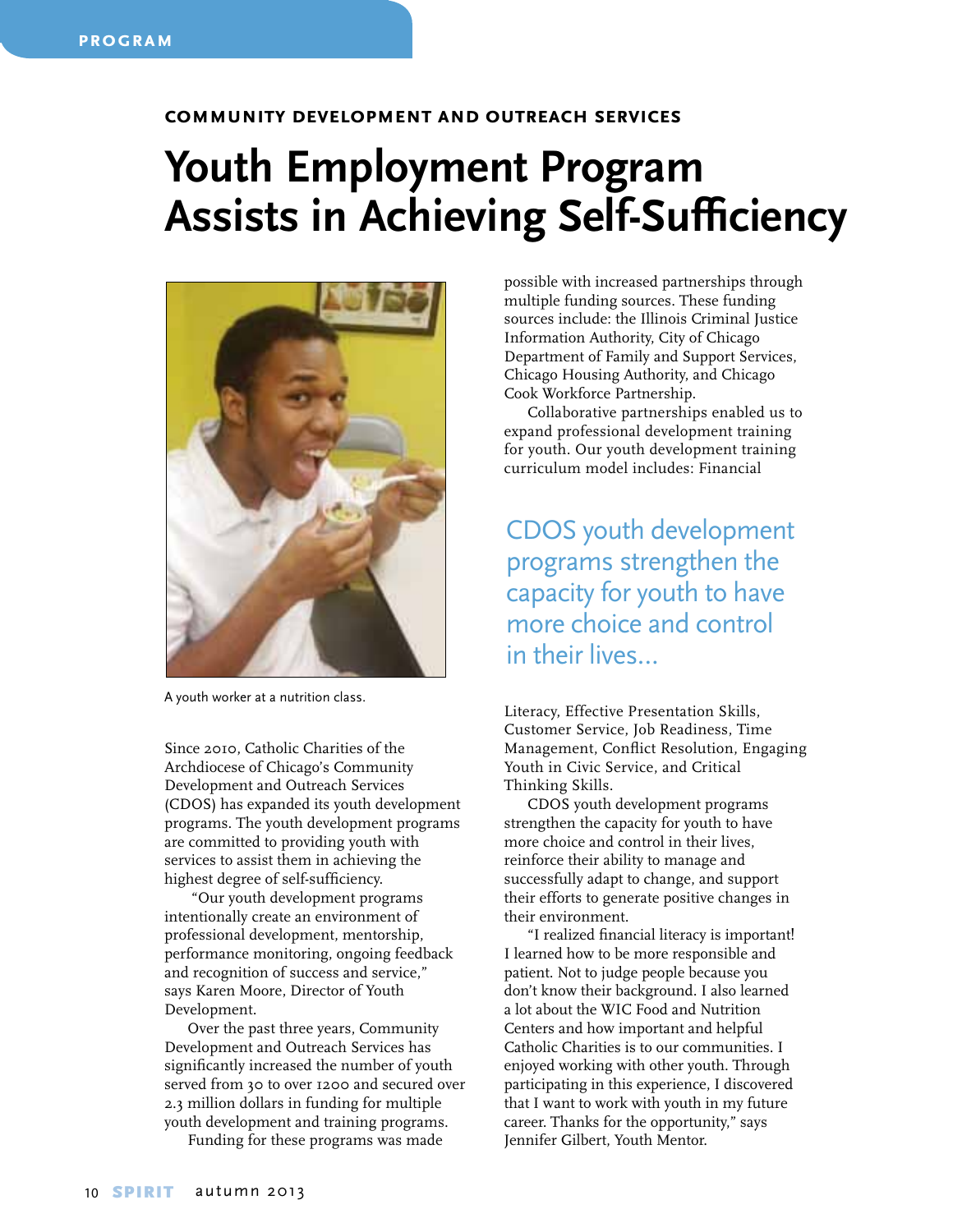#### **community development and outreach services**

## **Summer Food Program Addresses Child Hunger Through Best Practices**



Summer Food Program participant with Tallett Vanek, staff member.

The USDA estimates that 84% of children in the Chicago metropolitan area qualify for free or reduced price lunch programs, but significantly less participate in the summer feeding programs designed to help them thrive when school meal programs are not available.

For five years, Catholic Charities has operated a Summer Food Service Program (SFSP) that provides healthy breakfasts and lunches to children 18 and under in lowincome communities. On average, we provide 380,000 meals over the summer months at 240 locations across Chicago and in surrounding suburbs.

We use data about specific needs to plan our interventions. For example, a recent study conducted by the Social IMPACT Research Center of Chicago showed that half of children in areas at high risk for food insecurity did not meet the recommended daily allowance of any of the major food groups (fruits, vegetables, grains, dairy, and protein). Nearly one-third (28%) of all children did not eat any fruit in the last 24 hours, and nearly half (46%) did not eat any vegetables.

Given these statistics, Catholic Charities

recognizes that nutrition education and activity is needed as much as actual meals during the summer months. Catholic Charities uses evidence-based programs of the CLOCC (Consortium to Lower Obesity in Chicago Children) and CATCH (Coordinated Approach to Child Health) to address this need.

CLOCC's 5-4-3-2-1 is an educational effort to give children the tools to live a healthy lifestyle: 5 serving of fruits and veggies per day, 4 servings of water, 3 servings of low-fat dairy, 2 hours or less of screen time, and 1 hour of physical activity.

We employ youth as nutrition education aides on our SFSP mobile trucks to implement 5-4-3-2-1. The aides have hula hoops, jump ropes, sports equipment, activity dice, and energetic spirits to keep the kids moving and learning about appropriate serving sizes and healthier food choices.

Catholic Charities nourishes, empowers and protects children during the summer months, while laying the groundwork for healthier lifestyles throughout the year.

"The SFSP program connects the dots by fulfilling the desperate needs of children to obtain adequate nutrition during summer when school is not in session, and unites us with community partners to create safe spaces for children to eat and engage in nutrition education," says Diane Nunley RD, LDN, CLC, Associate Vice President.

Using proven programs and data from our community, Catholic Charities nourishes, empowers and protects children during the summer months, while laying the groundwork for healthier lifestyles throughout the year.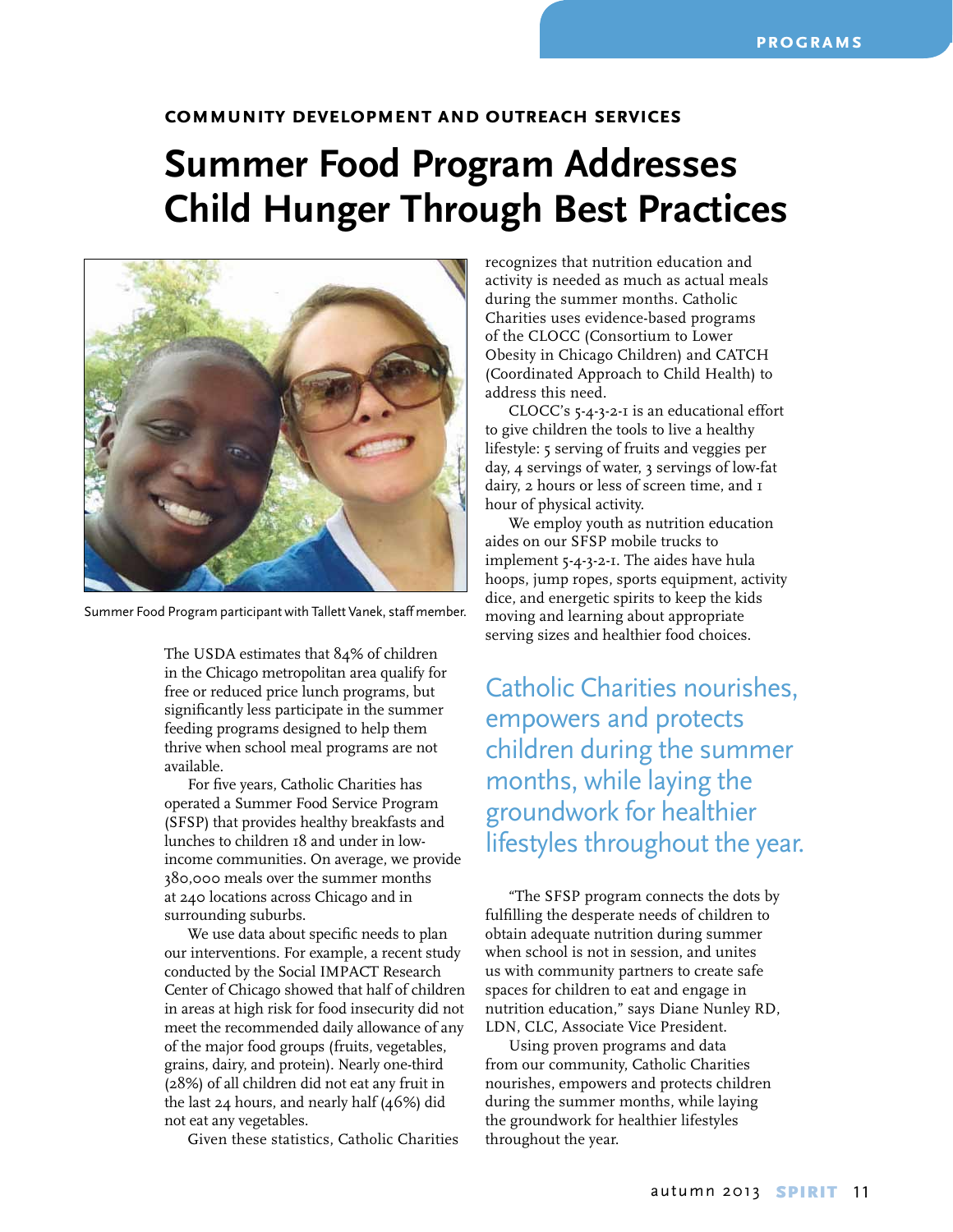#### **senior services**

## **Adult Protective Services Program Promotes Intervention and Education**



Some of the staff of our Adult Protective Services and Senior Services programs.

Catholic Charities has provided Elder Abuse investigation services for persons aged 60 and over for 20 years through our Case Coordination Units (CCUs) that serve the Northwest and South suburbs the North Side of Chicago, and Lake County. As of July 1, our Elder Abuse services have expanded as part of Illinois' effort to protect all adults over 18 who are at risk of abuse or neglect due to disability.

The shift to becoming an Adult Protective Services provider has allowed Catholic Charities to expand its protective services staff at all the CCUs, for a total of five full-time positions.

"The new population has an array of disabilities," says Jaime Albergo, Protective Services Supervisor at the Northwest Suburban CCU in Arlington Heights. "Autism, traumatic brain injury, bi-polar or schizophrenia, progressive medical conditions like Multiple Sclerosis and Parkinson's disease."

Catholic Charities employs an advocacybased intervention model. We strive to promote the concept that this is not to be a punitive program, but rather a program based on client-directed advocacy, education, and intervention.

For example, "passive neglect" is a typical reason for a call to the adult protective services hotline 1 (866) 800-1409. Passive neglect

might be reported by a medical provider who notices that a senior is dirty and disheveled at an appointment, and the identified family contact is not engaged in their care. The adult protective worker would do a face-to-face interview with the senior, and reach out to the family member to see if they needed education about available resources or assistance in paying for services that could help the senior, such as state-funded in-home service through the Community Care Program.

Another typical call scenario is financial exploitation, where the alleged victim's assets are being diverted for purposes benefitting family members or others who have gained control of the alleged victim's finances.

Investigating and managing adult protective services cases is challenging work and staff must participate in mandatory training conducted in two phases for a total of 40 hours of face-to-face instruction. Additional seminars and webinars are also required.

"Our wonderful reputation for quality work at Catholic Charities was a factor in our being selected as a provider for Adult Protective Services," Albergo explains. As a large, multi-faceted social service agency, Catholic Charities has resources that CCU staff can tap into for their clients as well as strong relationships with other providers in the community, which has made the rapid expansion of services to a new population much easier.

"Across the country aging and disability services are coming together due to shared commonalities in service delivery and programs. Including investigation for abuse of persons with disabilities is a logical next step for us," says Anne Posner, Associate Vice President, Catholic Charities Senior Services. "Elder Abuse investigations are difficult, intense and time-consuming cases for which there is limited reimbursement. Yet we are committed to this work because it reflects our core values as an organization. Services for people with disabilities is part of that same mission. We are proud to now offer this program at our senior case management sites."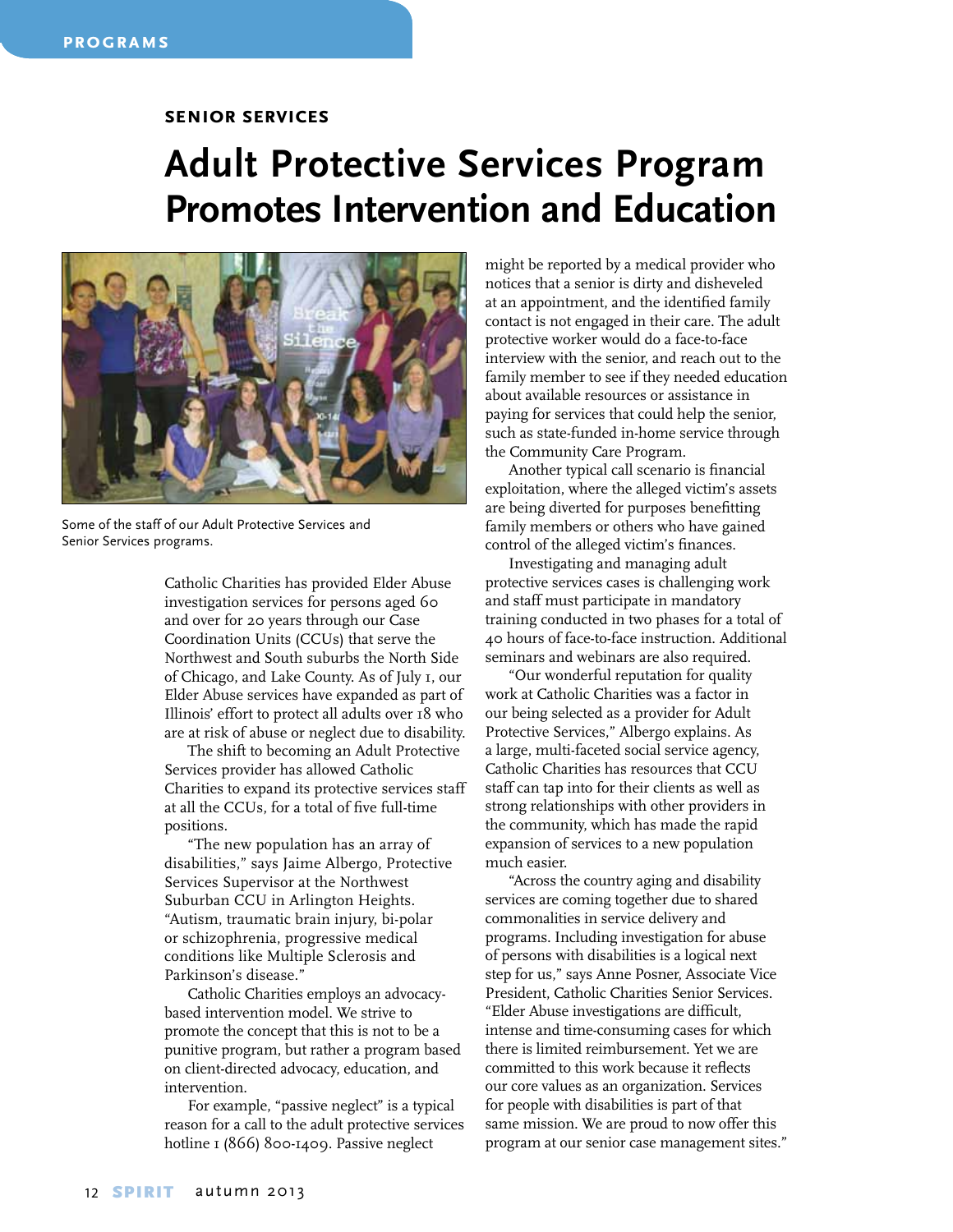#### **housing services**

## **Expanding Opportunities for Safe, Affordable Senior Housing**

Catholic Charities had a "growth spurt" in affordable housing for seniors this spring and summer, which will ultimately add 128 units of brand-new, safe and inviting one-bedroom apartments to depressed communities.

"We cannot overestimate the impact these lovely and secure buildings have on the communities who welcome us … In neighborhoods torn by violence, our buildings are a symbol of hope and a safe haven for seniors."

Eileen Higgins

On May 29, His Eminence Francis Cardinal George, O.M.I. dedicated All Saints Residence, a 42-unit apartment building, located at 11701 S. State Street, in Chicago. All Saints is part of a campus that includes Roseland Manor, another Catholic Charities residence for seniors, which was the first new construction for decades in the Roseland neighborhood when it was built 20 years ago.

On July 23, approximately 100 people attended the ground breaking for Porta Coeli (Gate of Heaven) Senior Residence at 2260 E. 99th Street in Chicago. Bishop Joseph Perry presided at ceremony. The building will be the 19th affordable senior residence built by Catholic Charities of the Archdiocese of Chicago. The site is adjacent to Our Lady Gate of Heaven Parish.

A brief prayer service was led by Bishop Joseph Perry, assisted by Monsignor Boland. Attendees included community residents, politicians, contractors and staff and board members of Catholic Charities.

Porta Coeli Senior Residence will create



(left to right) Monsignor Boland; William Lamey Jr., Board Member; Bishop Joseph Perry; Rev. Mauricio, pastor of Our Lady Gate of Heaven Parish; Ron and Toni Laurent, Board Members

86 one-bedroom units in the Jeffrey Manor community on Chicago's far Southeast Side for very low-income seniors.

"We cannot overestimate the impact these lovely and secure buildings have on the communities who welcome us," said Eileen Higgins, Vice President of Housing Services. "In neighborhoods torn by violence, our buildings are a symbol of hope and a safe haven for seniors."

Catholic Charities presently operates 18 affordable senior apartment buildings across Chicagoland to provide safe, attractive and active housing for some of our most vulnerable citizens. Residents pay about a third of their income for rent in the buildings, which have 24/7 security, activities and social service linkages.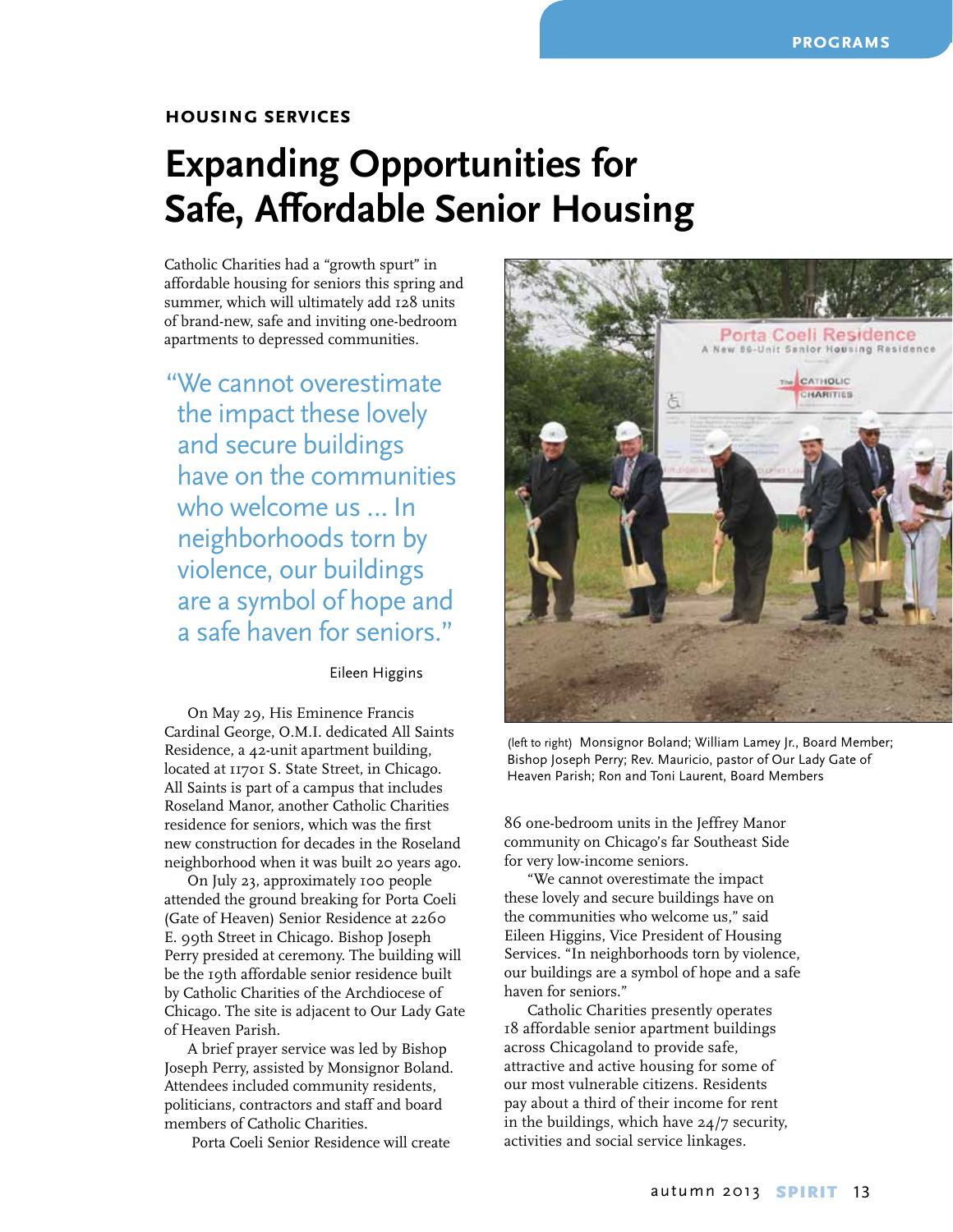#### **Foundation Partners Essential to Serving Our Clients**

Our Corporate and Foundation partners are essential in our efforts to meet the everchanging needs of our clients. We earned the support of over 150 foundations in FY2013 and raised over \$3 million in grants and pledges.



(left to right) John Bisio of Walmart presents a check to Catholic Charities staff: Angela Taylor, Monsignor Boland, Angel Guiterrez and Diane Nunley.

#### **Walmart Visits Ada S. Niles Senior Day Services**

On May 29 at our Ada S. Niles Adult Day Services, Monsignor Boland had the pleasure of hosting John Bisio, Director of State and Local Government Relations at Walmart. He was on hand to present Catholic Charities with an \$80,000 check and tour the facility. These funds will help increase our capacity to serve healthy, nutritious meals for seniors in our home-delivered and congregate meals programs. We are grateful to the Walmart Foundation for all it has done to help provide hunger relief to the most vulnerable.

#### **ConAgra Foods Foundation**

This year the ConAgra Foods Foundation gave Catholic Charities \$65,000 to support our Summer Food Service Program. These monies allowed us to hire more staff, including a nutrition aide, to ride along on our mobile trucks and educate children about healthy lifestyles. The ConAgra funding also provided the summer lunch tee shirts, marketing materials, and teaching supplies, as well as raffle prizes for children who attended summer lunch activities.

#### **Fifth Third Bank Support**

Fifth Third Bank awarded Catholic Charities a \$75,000 grant to support our Veterans Initiatives as well as Gala of the Arts, which benefits our Emergency Assistance Program.

This funding is in addition to Fifth Third's support of Mary's Closet and other initiatives including hosting barbeques at our veterans facilities and having their human resources staff conduct mock interviews in our Veterans Employment Program.

#### **Roundy's Foundation Supports Our Food Pantries**

Mariano's Fresh Market and the Roundy's Foundation recently delivered over 12,000 pounds of food to Catholic Charities' Emergency Assistance Program. This food, worth nearly \$18,000, is in addition to a \$5,000 cash contribution for the Emergency Assistance Program. This support will help us ensure that our clients receive healthy, well-balanced meals.

#### **Generous Donation from Irish Children's Fund**

The Irish Children's Fund (ICF) donated \$180,700 to our Child Development Centers through June 30, 2015.

For nearly 30 years, the Irish Children's Fund brought together Catholic and Protestant children from Northern Ireland for a one-month visit each summer in the Chicago area. The goal was to build relationships between children from conflicting religious groups so that upon their return to Ireland they would have a new understanding of one another that could lead to peaceful coexistence.

Everett Petlicki, former Division Manager of Foster Care for Catholic Charities, helped find and evaluate prospective host families for the ICF from its very beginning. As religious conflict in Northern Ireland eventually eased, the ICF Board voted in 2011 to dissolve the organization and donate its remaining assets to deserving organizations. Catholic Charities was one of three organizations selected.

The mission of Catholic Charities of the Archdiocese of Chicago is substantially similar to the ICF's. "Through the years, our organizations have shared a common goal of making a difference in the lives of children. Your work with children to help resolve strife in Northern Ireland is exemplary," Monsignor Boland, told ICF. "Your gift to Catholic Charities Child Development Centers will continue to positively impact the lives of children for many years to come."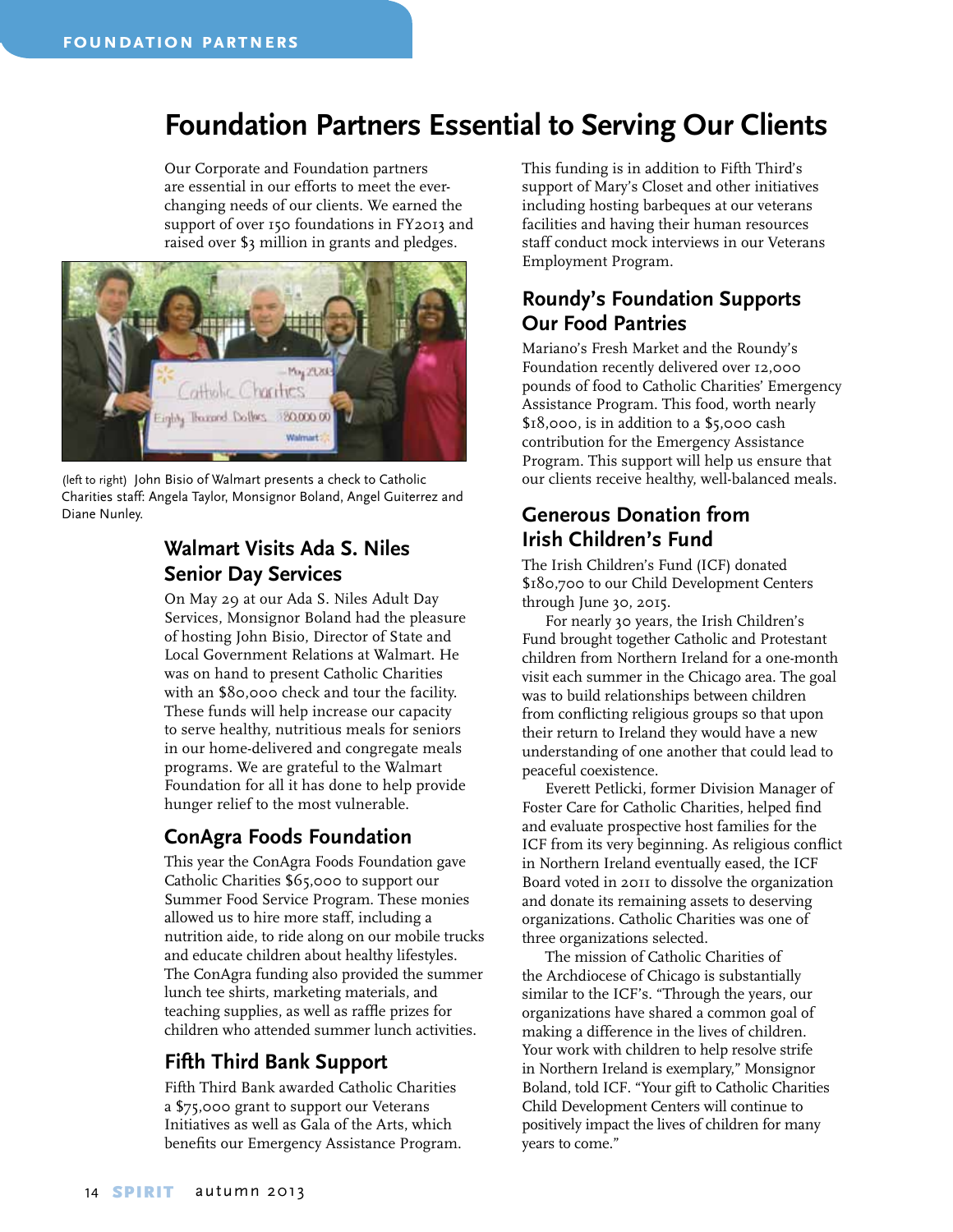#### **Honoring Bishop Timothy J. Lyne**

**K** Catholic Charities, Holy Family Villa and the Bishop Lyne Residence honored Bishop Timothy J. Lyne as he celebrated 70 years as a priest and 30 years as a bishop on April 13 at the Sheraton Chicago Hotel & Towers. Nearly 500 attendees celebrated with the Bishop as he received the Holy Family Villa *Caritas Sanctae Familiae Award*, meaning *"Love of Holy Family"*. The event raised more than \$130,000 net for the Holy Family Villa Expansion Project. PHOTO: (left to right) Francis Cardinal George, Bishop Timothy J. Lyne, Monsignor Boland

#### **Veterans In Need Dinner**

The 2nd annual benefit for our Veterans Services Programs was held on April 26 at The Union League Club of Chicago. Co-Chaired by Claudia Dunne and Norman and Mary Carlson, the event was attended by 250 guests, raising more than \$120,000 in net proceeds. Event highlights included: guest speaker, former United States Secretary of Veterans Affairs, Jim Nicholson; emcee, Alan Krashesky, ABC 7 News Anchor; and the attendance of Congressional Medal of Honor recipient, Allen Lynch. PHOTO: (left to right) Monsignor Boland, R. James Nicholson, Claudia Dunne, Mary and Norm Carlson

#### **Blossoms of Hope Brunch**

 $\blacksquare$  The 22nd annual "LOSS" Brunch netted a record-breaking \$93,000 for the Loving Outreach to Survivors of Suicide (LOSS) Program. More than 900 attendees gathered in April at Drury Lane in Oakbrook Terrace to support the event. Tregg Duerson, son of former Chicago Bear Dave Duerson, received the *2013 Charles T. Rubey Award* for his work in suicide prevention. Monica Pedersen of HGTV served as the Mistress of Ceremonies.

PHOTO: Tregg Duerson and Monica Pedersen

#### **Art of Caring**

**F On May 18, 200 guests attended the 24th Annual Art of** Caring at Exmoor Country Club in Highland Park, hosted by the Women's Board of Catholic Charities Lake County. Special thanks to event chairs Jan Zukowski Elwart and Sue O'Callaghan. *The Irene Leahy McMahon Award* was presented to Vera Purcell. With the help of generous supporters, more than \$260,000 net was raised for Lake County Programs.

PHOTO: (left to right) Jan Zukowski Elwart and Sue O'Callaghan and Irene Leahy McMahon, Vera Purcell

#### **Gala of the Arts**

The 12th Annual Gala of the Arts was held in the Grand Ballroom at Navy Pier on September 6 and featured an unforgettable performance by The Buckinghams and exquisite works of art. Chaircouples were Bill and Jeanne Hardy and Bill and Mary Alice Jovan; Allison Rosati of NBC 5 News was the special guest emcee. Michael and Carol Bilder received the *Mandatum Award* for fulfilling Christ's mandate to serve the poor. Proceeds benefit the Emergency Assistance Program.

PHOTO: (left to right) Bill and Jeanne Hardy, Bill and Mary Alice Jovan, and Michael and Carol Bilder









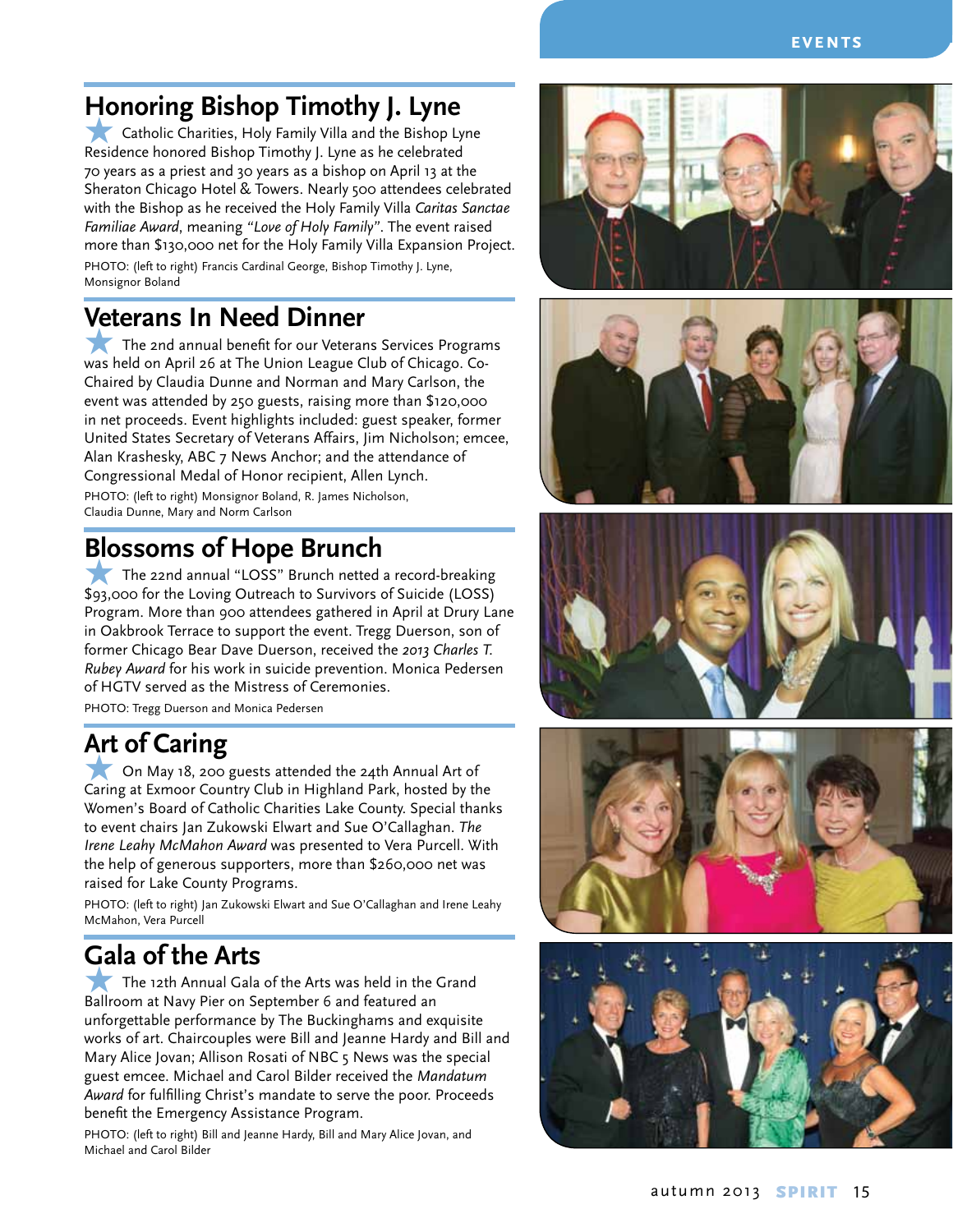







## **Golf Invitational**

The 16th Annual Golf Invitational was held on July 24 with 370 golfers teeing off at Cog Hill Golf & Country Club in Lemont. Nearly \$310,000 net was raised for our Child, Youth & Family Services programs. Jim Ryan served as Chair for the event with Bob Berti and Mike Smith Co-Chairing. Mike Smith received the *Michael R. Sheahan Award* for his contributions to Catholic Charities.

PHOTO: Jim Ryan, (center) Co-Chairs Bob Berti (left) and Mike Smith (right

## **Golf Classic**

Catholic Charities Lake County Services held its 19th Annual Golf outing on July 29 at Shoreacres in Lake Bluff and Knollwood Club in Lake Forest. The event welcomed 144 golfers and more than 200 dinner guests and raised \$177,000 net for programs in Lake County. Special thanks to John Brinckerhoff, Scott Roberts and event founder, Mike Hoch, and their entire committee.

PHOTO: (left to right) Zach Lazar, Mike Hoch, Todd Douthat, John Brinckerhoff and Monsignor Boland

## **Patrick J. Ryan Golf Outing**

On August 15, St. Andrews Golf & Country Club in West Chicago was the location of the 3rd annual golf outing to benefit our LOSS (Loving Outreach to Survivors of Suicide) Program for Children and Youth. Chaired by Jim & Marie Ryan and their family, more than 250 golfers teed off and 300 guests attended the dinner. Mike North, Chicago Fox Sports Radio Host and Daily Herald Columnist, emceed. The event raised more than \$100,000 net.

PHOTO: The Ryan Family

## **Holy Family Villa Golf Invitational**

The 3rd Annual Holy Family Villa Golf Invitational took place August 21 at Gleneagles Country Club in Lemont. John Parise and Steve Kositzky were Chairs and their wives, Fran Parise and Eileen Kositzky, were Co-Chairs. More than 200 golfers came out to play and an additional 60 people came for dinner, cocktail, raffles and pick-a-prize. Gross revenue exceeded \$100,000 with proceeds supporting the expansion of Holy Family Villa, our skilled nursing home located in Palos Park.

PHOTO: (left to right) Eileen Kositzky, Sr. Georgine Hroma, Sr. Cindy Drozd and to Mary Ann Smith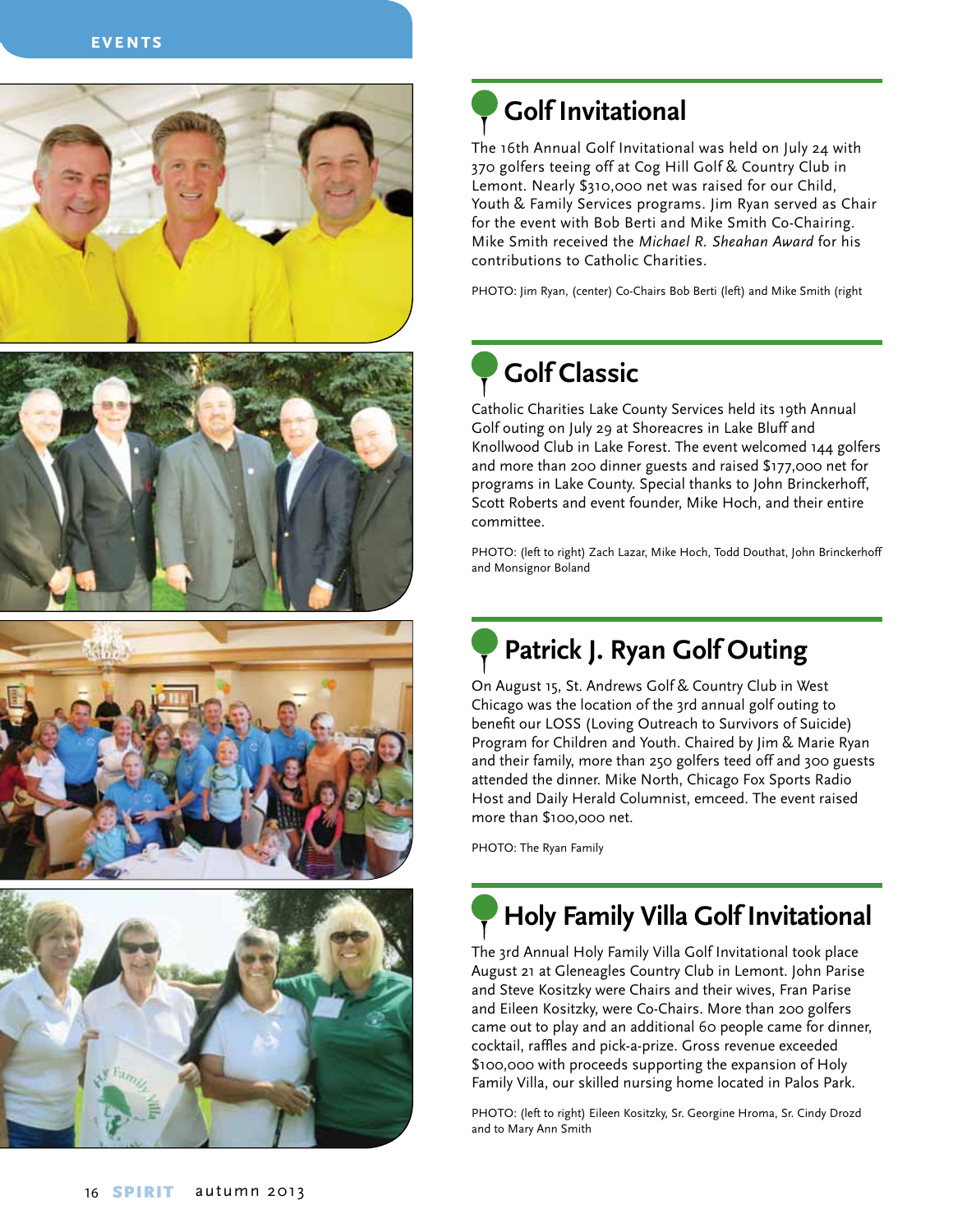#### **Board Members Go Above and Beyond to Serve our Clients**

Donations of time, talent and treasure are regularly made by the members of Catholic Charities Advisory Board. Two such gifts illustrate the dedication our Board Members and their families bring to their calling as volunteers in service of our agency.

#### **"Legal Advice Desks" Transport Talent to Veterans Programs**

Imagine you could walk downstairs in your home and meet with a lawyer from a top firm for legal advice and information. Thanks to Board of Advisors members Chip Mulaney and Mike Scudder, clients in our veterans residences have been able to do just that. Mike and Chip's firm, Skadden, Arps, Slate, Meagher & Flom is dedicated to providing pro bono (free) legal services to underserved populations. "It's part of our firm's fabric and culture," Mike explains. "We knew about the tables that Catholic Charities' Legal Assistance program had at the agency's Tuesday night suppers, and it just came to us a few years ago to advance that concept and take the tables out to Catholic Charities programs."

Skadden focuses on veterans, and hopes that other firms will be interested in getting involved to support other service areas, such as immigration law, and family law so the model can expand. "There are so many unmet legal needs out there," Mike says.

#### **Lake County Clients Benefit from Employment Seminar**

Michael DeCicco is a human resource professional with many years of expertise and experience in the hiring and training of employees. His wife, Lori, is a member of our Lake County Regional Advisory Board, as well as Catholic Charities' Board of Advisors. Mr. DeCicco recently spoke to a room packed with clients from our housing and self-sufficiency programs in Lake County. Many of the attendees asked questions about resumes, interview questions and how to best market themselves to a potential employer.

One attendee voiced concerns about having a solid skill base but not getting hired due to a felony conviction 23 years ago. Mr. DeCicco encouraged her to not give up but to target industries that would be most likely to hire her and most of all, to always be honest when applying for a job. Other attendees suggested that the client

contact a legal assistance group to inquire about getting her felony record expunged. This group process, where a strong leader inspired participants to help one another, showed the "ripple effect" one person can make in our work.



Michael DeCicco

This group process, where a strong leader inspired participants to help one another, showed the "ripple effect" one person can make in our work.

#### **Junior Board Celebrates Birthdays at Family Shelter**

More than 60 people from the Junior Board and Board of Advisors enjoyed a Birthday Party on August 11 at Our Lady of Solace, located at 6212 S. Sangamon Street. Twenty children each received their very own individual birthday cake as well as a present from a Board Member or Junior Board Member. There was pizza and salad for all and each child took with them a goodie bag generously put



Our Lady of Solace child celebrating his birthday.

together and donated by a Junior Board Member. This event will be held quarterly and is the idea of a Junior Board Member who loved having birthday parties as a child and wanted to throw a memorable birthday party for children who may not get to have one. Ten volunteers drove together to the facility and their generous donations of time, talent and treasure made for an amazing day for all.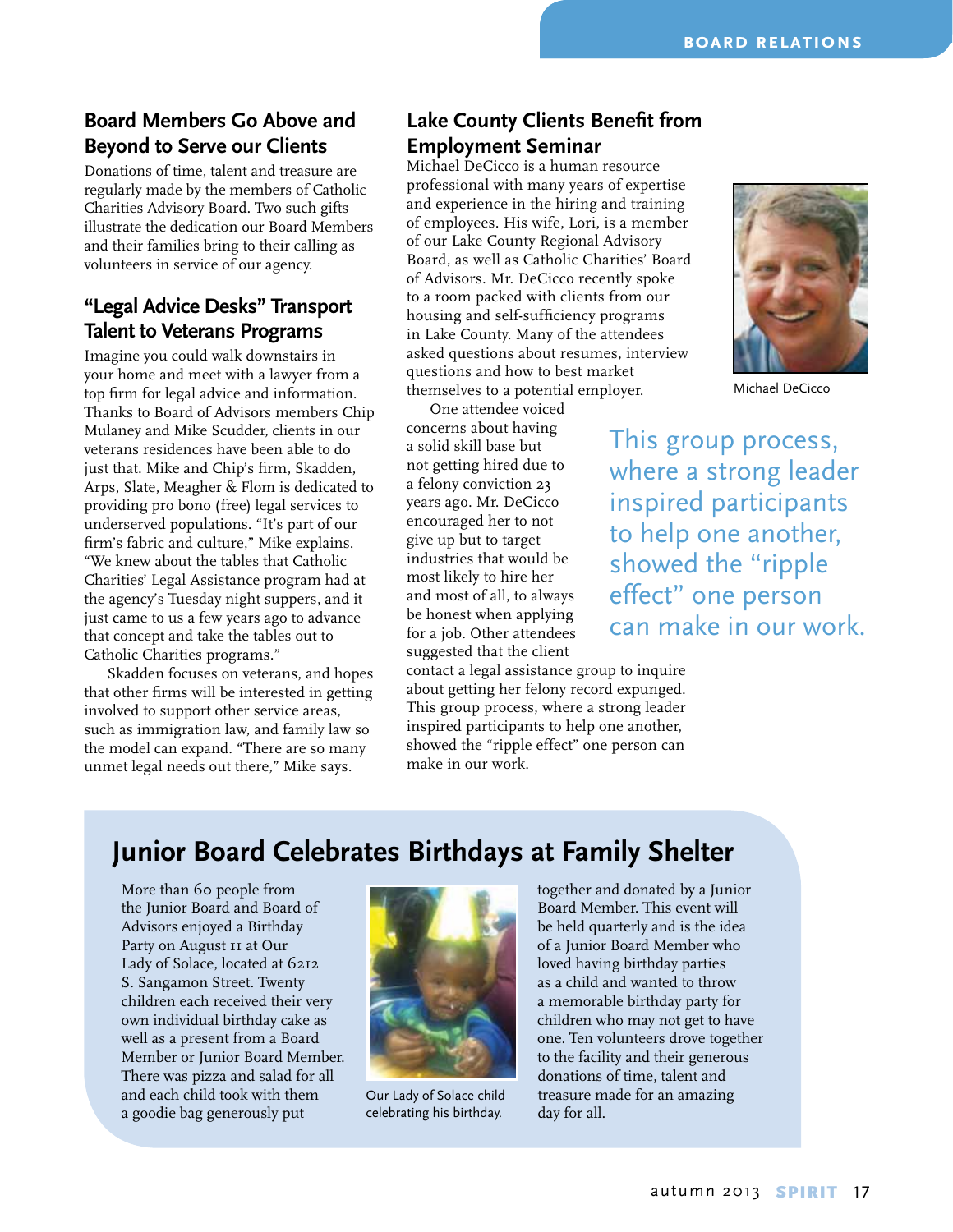**essay**

## *the* **Last Word… Marcus Casula**

Catholic Charities supporters come in all shapes, sizes and ages! This summer we received a very special donation from a very young person who engaged his friends from summer camp in raising money for the homeless by selling raffle tickets for sports memorabilia. Meet 8-year-old Marcus Casula, whose mother Diana, works at Catholic Charities.

#### **How did you get the idea to help Catholic Charities?**

I got the idea first because my mom works there and when I visit I see homeless all around and asked questions about why they are there, and my mom explained because we feed the homeless at her building every day. Then I started to ask her about more of the services Catholic Charities provides, that's when my mom gave me and my friends service directories to look at. Then the five of us decided we would raise money to help the homeless of Catholic Charities.

#### **How did you recruit other kids to help?**

One of the girls in the group, Lauren Hernandez, was talking about wanting to help others…then I asked my best friend Collin Johnson to join and he was right on board, then Jordan Hampton and Alexis Daily were on board as soon as they heard Lauren and I talking about it.

#### **What was your favorite part of the project?**

My favorite part of the project was definitely that I raised money for the homeless. My family and friends were very proud and supportive of me. I made all the calls and reached out to family and friends to tell them all about wanting to help the homeless just as my friends did.

**Ed. Note:** *Marcus' grandfather, Frank Orlandino, donated the sports memorabilia that was raffled off, which included baseball cards, hats and an autographed poster. The children raised \$875.* 

#### **Do you think you will continue helping Catholic Charities?**

Once the project was done many more kids in our summer camp wanted to join, so…next year we are doing this again and we will all get involved.

#### **How does helping others make you feel?**

I feel really good that our money will help the homeless, I care very much for the homeless and wish they were not in the situation they are, so now me and my friends can provide food or other items for them.

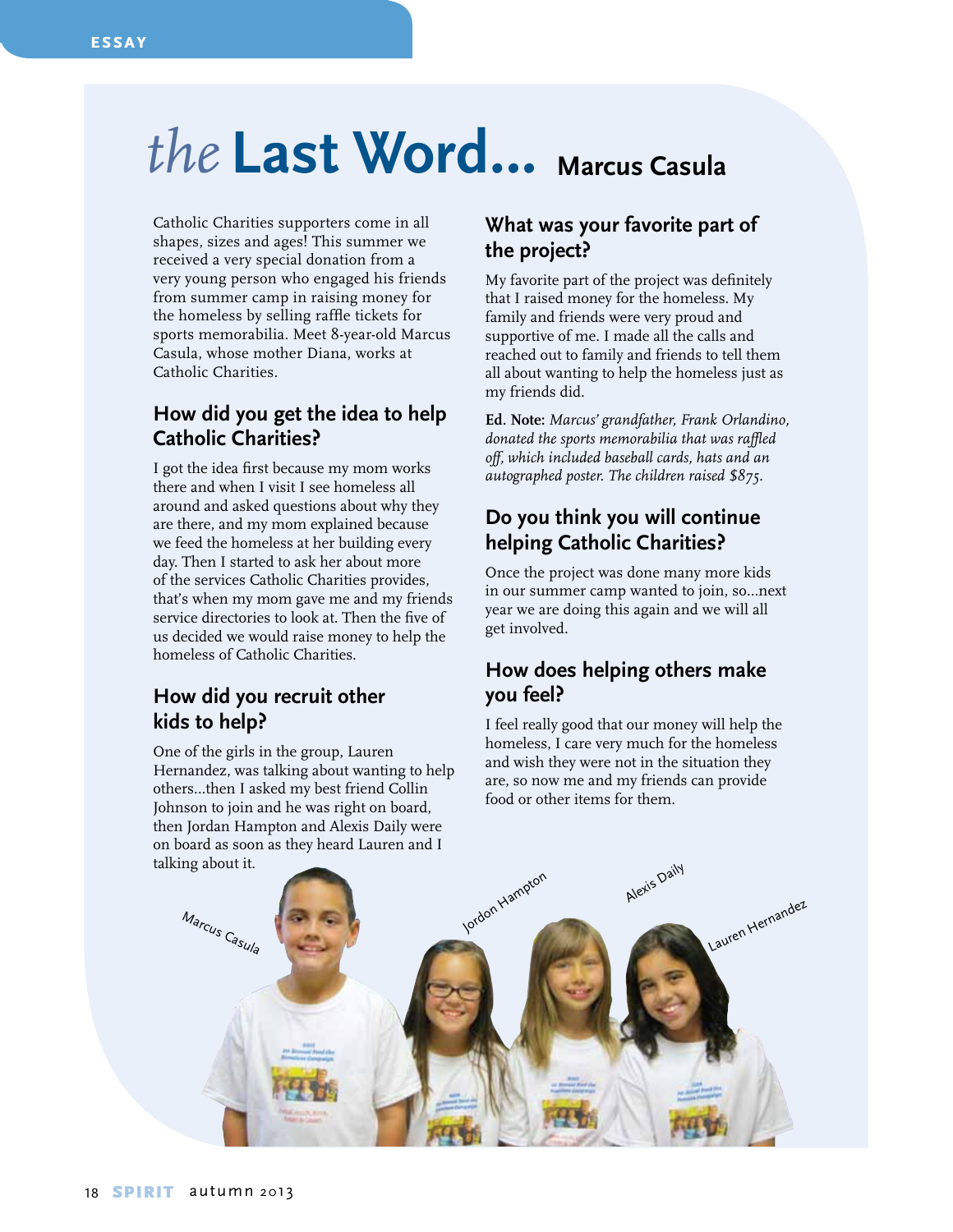## Neighbors in Need

*We are called to care for one another.*



Please contribute to the

### **Catholic Charities**  Neighbors in Need **Appeal**

Your donation will help us feed, shelter, and comfort your neighbors. Help them become self-sufficient and live with dignity.





#### **DONATE TODAY**

**Phone (312) 655-7012 Online www.catholiccharities.net/donate**

#### *Sign Up for* **MONTHLY gIVING**

**ONLINE** Monthly contributions can be scheduled at: **www.catholiccharities.net/donate**

**BY MAIL** To have forms sent to you by mail please contact:  **Margaret Hughes,** *Director of the Annual Fund* **(312) 655-7012 or mhughes@catholiccharities.net**